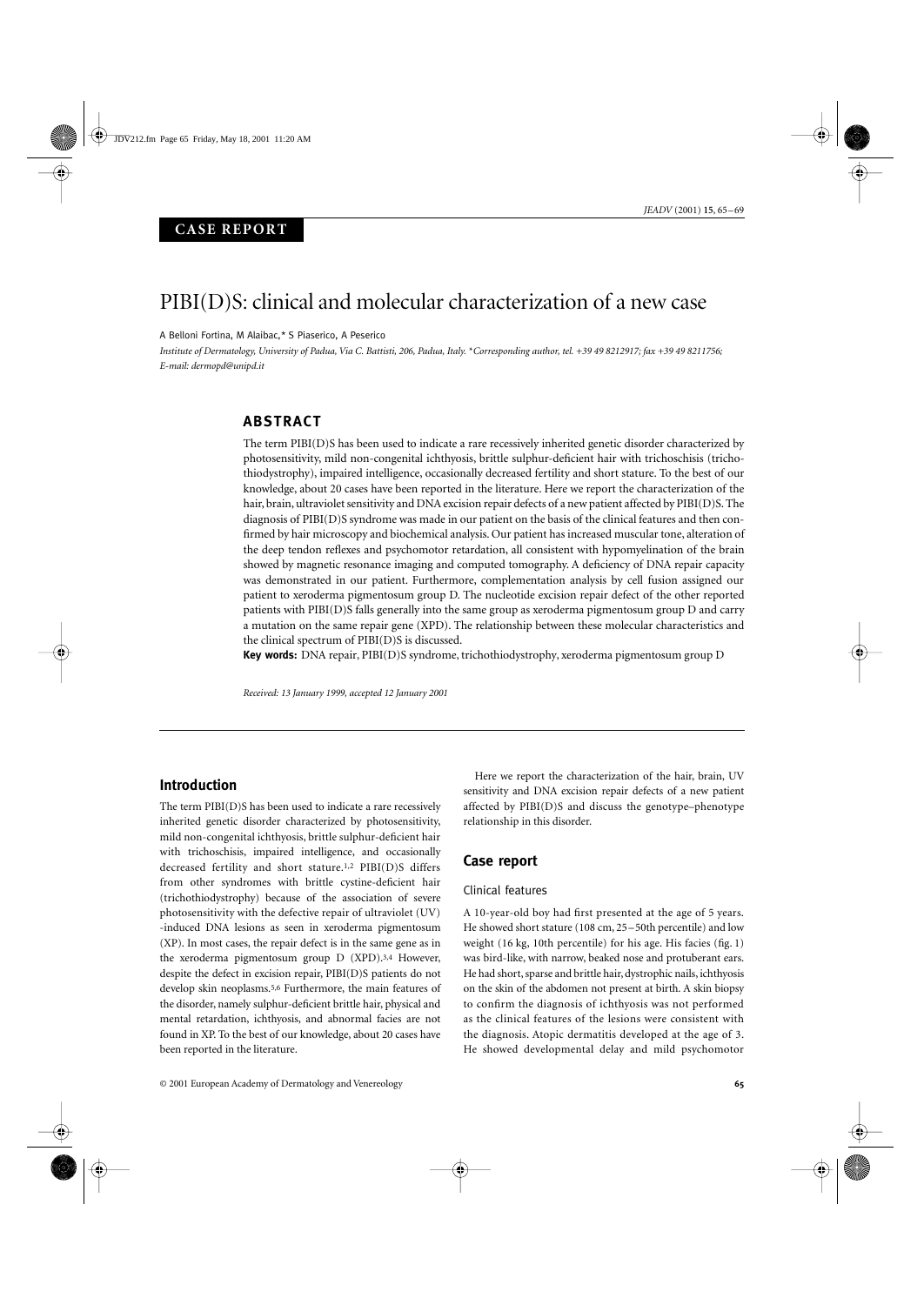

fig. 1 The child at 5 years. Note the characteristic PIBI(D)S face.



**fig. 2** Osteo sclerosis of the vertebral column.

retardation, but remarkably sociable behaviour. The neurological examination showed a slight reduction of the deep tendon reflexes and an increased muscular tone. His hearing was normal. Bilateral cataracts and bilateral cryptorchidism



**fig. 3** Light microscopy reveals clean transverse fractures through the hair shaft (trichoschisis).

were present. Dental caries were noted. The boy also showed extreme photosensitivity, suffering severe sunburns after a few minutes of sun exposure. Routine blood chemistry and urinalysis were negative. A slight increase of IgE (239 kU/L) was found, with a rise in specific IgE against several allergens. Radiographs revealed marked osteosclerosis of the vertebral column and cranium; his skeletal age was 5 years (fig. 2). Electroencephalogram, visual and auditory evoked potentials, electromyography, motor and sensory nerve conduction velocities were normal. Phototesting showed extreme UVB and UVA photosensitivity: the minimal dose (UVB-MED < 0103 J/cm2, UVA-MED < 0.34 J/cm2) provoked blisters.

An almost complete loss of scalp hair was observed soon after a surgical operation for dental caries and during periods of infection.

At present the boy is 10 years old and the clinical features are substantially unchanged, with the exception of a slight improvement in his ichthyosis and motor co-ordination and some freckles and telangiectasias on his face and neck as a result of sun damage.

## Characterization of hair

Light microscopy of scalp hair revealed numerous clean-cut transverse fractures (trichoschisis) and alterations of the cuticle (fig. 3). Polarizing microscopy showed a typical abnormal appearance of alternating light and dark bands probably due to the varying sulphur content along the hair axis that gives the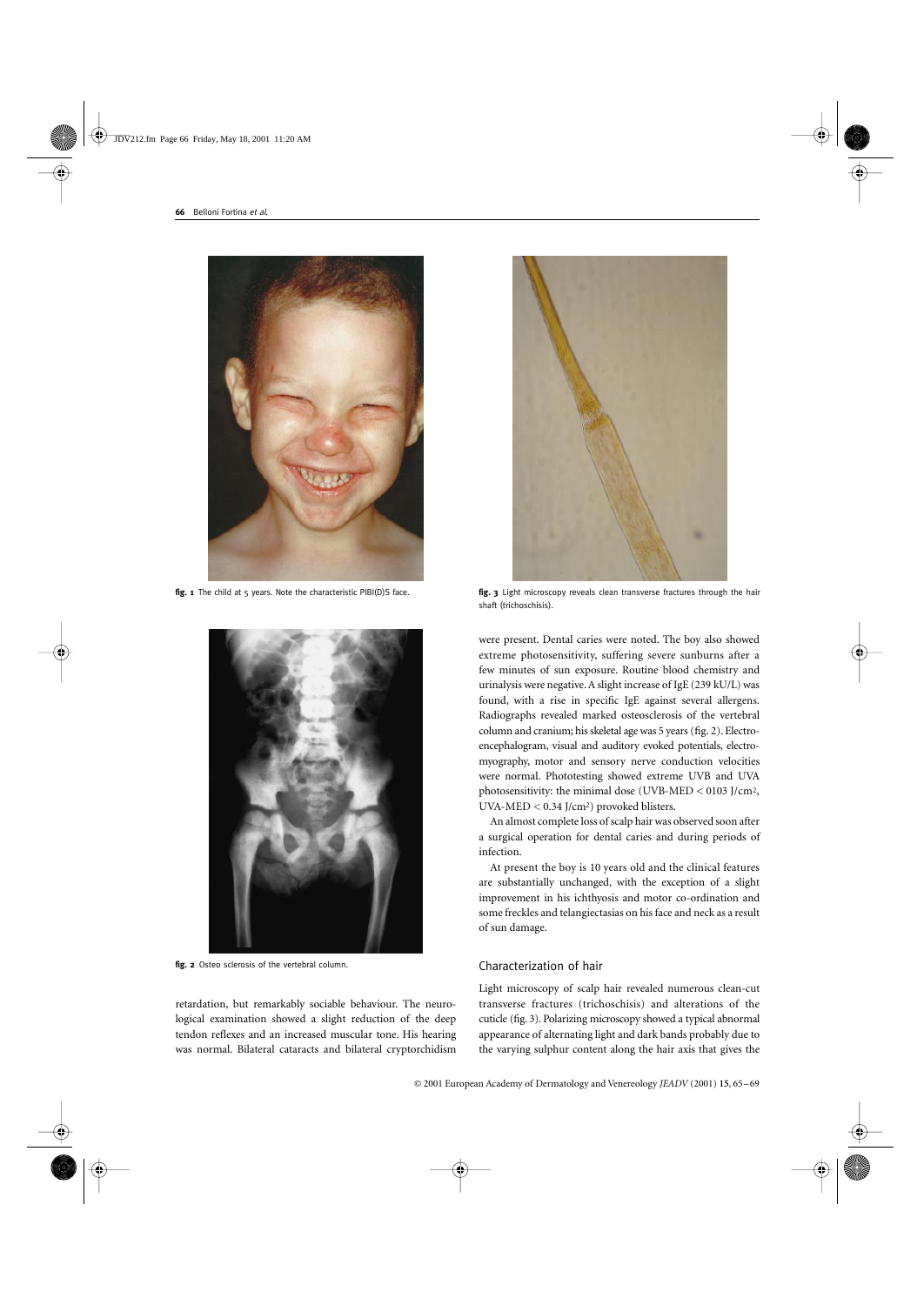

**fig. 4** Polarizing microscopy of hair shows alternating bright and dark bands ('tiger tail' hair).

shafts a tiger-tail pattern (fig. 4). Amino acid analysis of scalp hair revealed a very low level of cystine (9.12%; normal value 16.3%).

#### Brain imaging

Cerebral computed tomography (CT) showed absence of calcification and high signal from white matter. Magnetic resonance imaging (MRI) disclosed diffuse signal hyperintensity throughout the cerebral white matter on T2-weighted images (fig. 5). In normal brain, the signal intensity of white matter on T2-weighted images is dark compared with the cerebral cortex due to myelin sheaths. This finding is compatible with a diffuse hypomyelination of cerebral white matter. The lateral ventricles were moderately dilated, indicating a loss of periventricular tissue, probably as a consequence of hypomyelination.

#### DNA repair studies

DNA repair studies were carried out as previously reported by Stefanini et al.<sup>3,7</sup> Unscheduled DNA synthesis (UDS) was analysed in the skin fibroblasts of the patient and three healthy individuals after exposure to UVC (254 nm) doses of 5, 10 and 20 J/m2 per s by measuring the incorporation of tritiated thymidine into DNA for 2 h after UV irradiation using the autoradiographic method. Moreover, survival of stationary phase fibroblast after UV irradiation was investigated. In



**fig. 5** T2-weighted axial magnetic resonance imaging of brain shows diffuse signal hyperintensity throughout the white matter.

both experiments we observed a drastic reduction in UDS and UV survival levels when compared with those of normal controls.

Genetic analysis of the DNA repair defect was performed by complementation studies. The patient's cells were fused with different XP strains and UDS was measured in the heterodikaryons. Fusion with xeroderma pigmentosum group D fibroblast failed to restore UDS levels to normal. This indicates that in our patient the repair alteration is due to a mutation in the XPD gene.

## **Discussion**

The diagnosis of PIBI(D)S syndrome was made in our patient on the basis of the clinical features (extreme photosensitivity, non-congenital ichthyosis, brittle hair, impaired intelligence, short stature). Decreased fertility (D) is indicated in parentheses because of his age. The diagnosis of PIBI(D)S was then confirmed by hair microscopy and biochemical analysis. In fact, light microscopy of scalp hair showed trichoschisis and polarizing microscopy showed the typical tiger-tail pattern. Amino acid analysis of scalp hair revealed a very low level of cystine; previous studies by X-ray microanalysis showed that the sulphur content varies along the length axis of the trichothiodystrophic hair.8,9 Our patient has increased muscular tone, alteration of the deep tendon reflexes and psychomotor retardation, all consistent with the alterations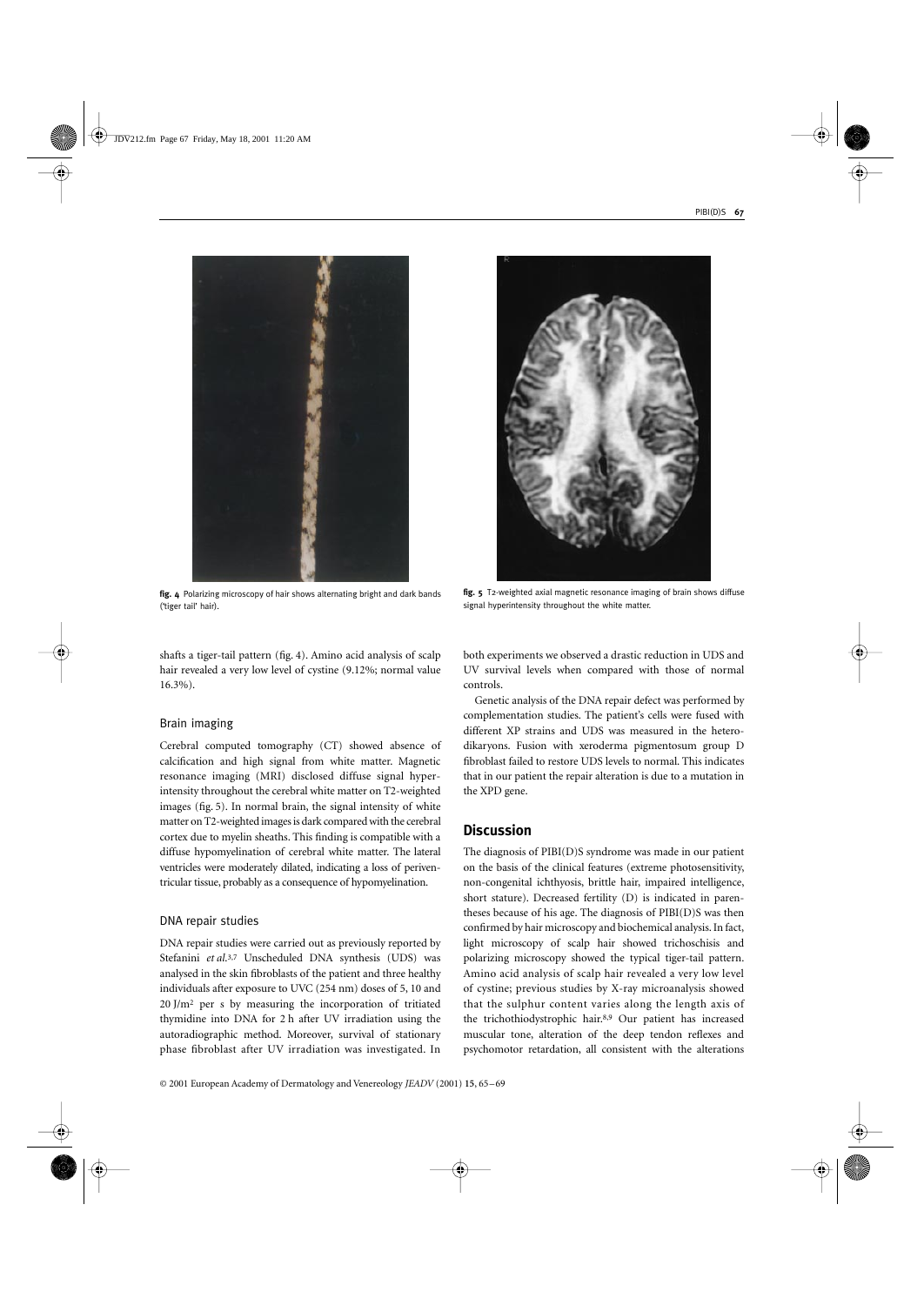shown by MRI and CT of the brain. These findings have been documented in other patients with PIBI(D)S.10,11 Our patient also presented dental caries that are sometimes reported in PIBI(D)S patients.12 This alteration may be the consequence of an impaired dentinogenesis probably related to the sulphurdeficient metabolism.

A deficiency of DNA repair capacity was demonstrated in our patient. Furthermore, complementation analysis by cell fusion assigned our patient to XPD. The nucleotide excision repair defect of the other reported patients with PIBI(D)S falls generally into the same group as XPD and carry a mutation on the same repair gene.<sup>3,4</sup> However, the exact relationship between these molecular characteristics and the clinical spectrum of PIBI(D)S remain to be fully elucidated. The clinical heterogeneity and the genetic overlap found between XPD and PIBI(D)S raise the question as to how mutations in the same genetic locus can be associated with disorders characterized by distinct phenotypes. It has been suggested that the distinct clinical phenotypes of XPD patients and PIBI(D)S patients may be associated with different mutations in the XPD gene.<sup>13</sup> In support of this hypothesis, there is an investigation by Taylor *et al*.14 showing that PIBI(D)S and XPD are characterized by distinct mutations of the XPD gene. The product of the XPD gene has a dual function, both in nucleotide excision repair of DNA damage and in basal transcription.15 The findings of Taylor *et al*. are consistent with the idea that XP results from mutations that affect only DNA repair, whereas the features of PIBI(D)S result from mutations that affect both the repair and transcriptional activities.

The product of the XPD gene was found to be a subunit of the RNA polymerase II basal transcription factor BTF2, also designated TFIIH.16,17 It is conceivable that the XPD protein regulates the expression of genes specifically implicated in development during embryogenesis or in specific events involved in hair growth, neurological development, etc. For example, the brittle hair characterized by a low sulphur content is thought to be the result of a defective transcription of a cysteine-rich matrix protein caused by a defect in the XPD gene product.18

Despite the same genetic mutations affecting the excision repair mechanism, XPD patients develop skin neoplasms, whereas PIBI(D)S is not a cancer-prone disease. Therefore, a deficiency in UV-induced DNA repair ability is not sufficient to give rise to tumours. It has been suggested that differences in cellular catalase activity may partly explain the different tumoral phenotypes observed in the two disorders.19 UV produces intracellular  $H_2O_2$  that has been indicated to play a part in the promotion phase of carcinogenesis after DNA damage. Catalase is the enzyme that catalyses  $H<sub>2</sub>O<sub>2</sub>$  dismutation into water and molecular oxygen. There is evidence that cell lines obtained from XP patients are markedly deficient in catalase activity, whereas cells from PIBI(D)S patients exhibit normal catalase activity. However, the cause of catalase deficiency is still unknown and analysis of the catalase gene at a molecular level

did not reveal specific differences in catalase-deficient cells compared with cells with normal catalase activity.19 It has also been suggested that the variable incidence of cancer among patients with mutations of the XPD gene that affect DNA repair activity may be the result of differences in immunosurveillance ability.6,20 In particular, there are studies demonstrating that different from XP patients, PIBI(D)S patients show normal immune response.6 However, the relationship between the putative immunodeficiency in XP patients and the genetics of the two diseases is not clear. A defective nucleotide excision repair process without evidence of an elevated risk of cancer is also present in Cockayne's syndrome, which presents some clinical aspects similar to those observed in PIBI(D)S, notably skin sensitivity to UV light, peculiarly sociable behaviour, and central nervous system MRI alterations.10,21 Specific genetargeted mouse models may help to determine the molecular basis of the different risks of cancer observed in XP, PIBI(D)S and Cockayne's syndrome.

In conclusion, we have presented a case of PIBI(D)S characterized by typical clinical features and both UV sensitivity and DNA excision repair defects similar to those found in XPD individuals. Further investigations of both the XPD gene and the genes whose expression is regulated by the XPD protein may help to elucidate the complex genotype–phenotype relationship associated with this disorder.

## **Acknowledgements**

We thank Professor M. Stefanini for carrying out the DNA repair measurements.

## **References**

- 1 Crovato F, Borrone F, Rebora A. Trichothiodystrophy-BIDS, IBIDS and PIBIDS? *Br J Dermatol* 1983; **108**: 247–251.
- 2 Rebora A, Crovato F. PIBI(D)S syndrome-trichothiodystrophy with xeroderma pigmentosum (group D) mutation. *J Am Acad Dermatol* 1987; **16**: 940–947.
- 3 Stefanini M, Lagomarsini P, Giliani S *et al.* Genetic heterogeneity of the excision repair defect associated with trichothiodystrophy. *Carcinogenesis* 1993; **14**: 1101–1105.
- 4 Takayama K, Salazar EP, Broughton BC *et al.* Defects in the DNA repair and transcription gene ERCC2 (XPD) in trichothiodystrophy. *Am J Hum Genet* 1996; **58**: 263–270.
- 5 Lehmann AR. Cockayne's syndrome and trichothiodystrophy: defective repair without cancer. *Cancer Rev* 1987; **7**: 82–103.
- 6 Norris PG, Limb GA, Hamblin AS *et al.* Immune function, mutant frequency, and cancer risk in the DNA repair defective genodermatoses xeroderma pigmentosum, Cockayne's syndrome, and trichothiodystrophy. *J Invest Dermatol* 1990; **94**: 94–100.
- 7 Stefanini M, Vermeulen W, Weeda G *et al.* A new nucleotide excision repair gene associated with the disorder trichothiodystrophy. *Am J Hum Genet* 1993; **53**: 817–821.